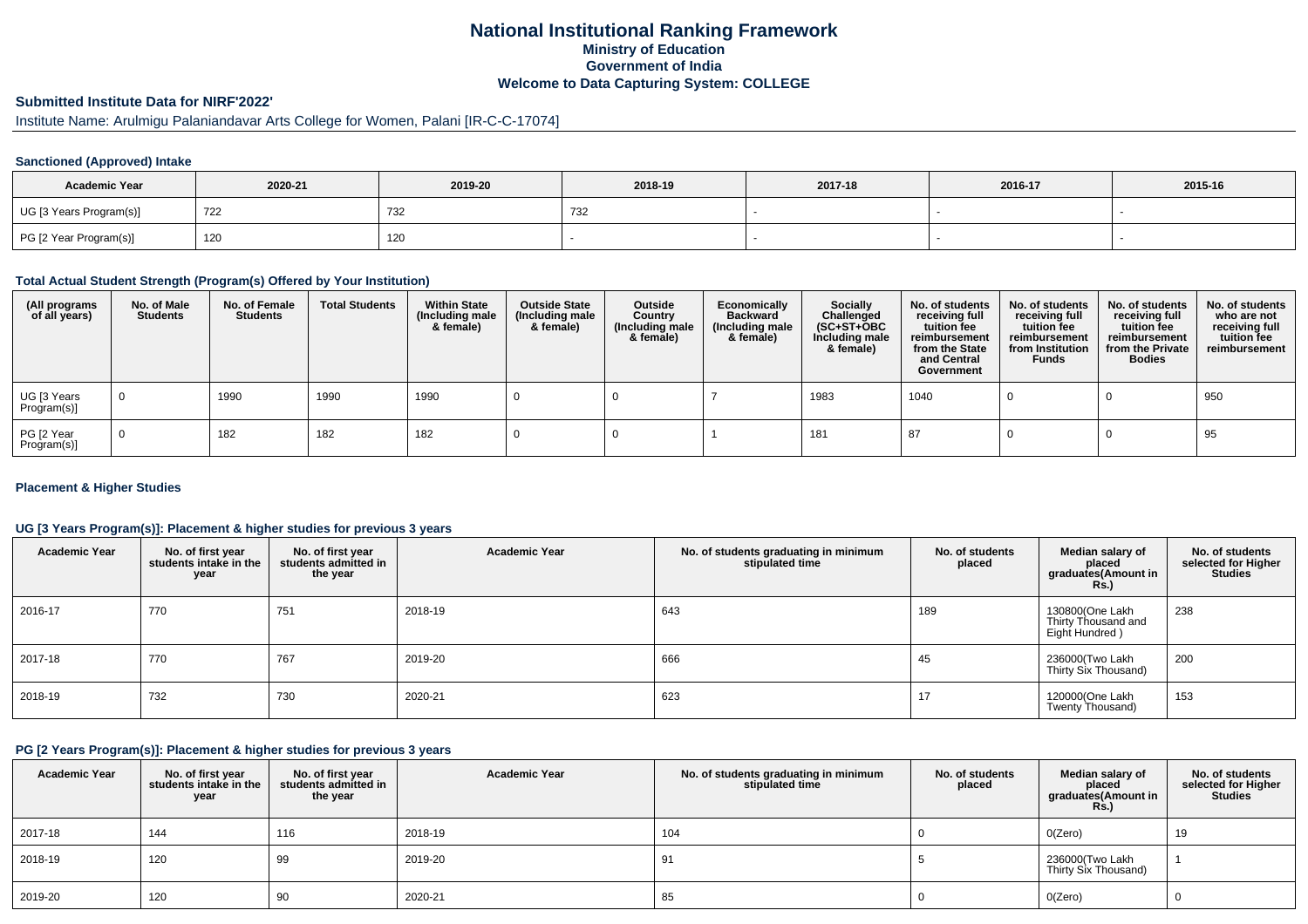#### **Financial Resources: Utilised Amount for the Capital expenditure for previous 3 years**

| Academic Year<br>2020-21                                                                             |                                                                           | 2019-20                                                     | 2018-19                                                                       |  |  |  |  |  |  |  |  |
|------------------------------------------------------------------------------------------------------|---------------------------------------------------------------------------|-------------------------------------------------------------|-------------------------------------------------------------------------------|--|--|--|--|--|--|--|--|
|                                                                                                      | <b>Utilised Amount</b>                                                    |                                                             | <b>Utilised Amount</b>                                                        |  |  |  |  |  |  |  |  |
| Annual Capital Expenditure on Academic Activities and Resources (excluding expenditure on buildings) |                                                                           |                                                             |                                                                               |  |  |  |  |  |  |  |  |
| Library                                                                                              | 41127 (Forty one thousand one hundred and twenty seven)                   | 44236 (Forty four thousand two hundred and thirty six)      | 44308 (Forty four thousand three hundred and eight)                           |  |  |  |  |  |  |  |  |
| New Equipment for Laboratories                                                                       | 4627680 (Forty six lakhs twenty seven thousand six hundred<br>and eighty) | 113320 (One lakh thirteen thousand three hundred and twenty | 4639681 (Forty Six Lakhs thirty nine thousand six hundred and<br>eighty six)  |  |  |  |  |  |  |  |  |
| Other expenditure on creation of Capital Assets (excluding<br>expenditure on Land and Building)      | 49560 (Forty nine thousand five hundred and sixty)                        | 1600000 (Sixteen lakhs)                                     | 1784751 (Seventeen Lakhs eighty four thousand seven<br>hundred and fifty one) |  |  |  |  |  |  |  |  |

### **Financial Resources: Utilised Amount for the Operational expenditure for previous 3 years**

| <b>Academic Year</b>                                                                                                                                                                            | 2020-21                                                                         |                                                                                               | 2018-19                                                                                        |  |  |  |  |  |  |  |
|-------------------------------------------------------------------------------------------------------------------------------------------------------------------------------------------------|---------------------------------------------------------------------------------|-----------------------------------------------------------------------------------------------|------------------------------------------------------------------------------------------------|--|--|--|--|--|--|--|
|                                                                                                                                                                                                 | <b>Utilised Amount</b>                                                          | <b>Utilised Amount</b>                                                                        | <b>Utilised Amount</b>                                                                         |  |  |  |  |  |  |  |
| <b>Annual Operational Expenditure</b>                                                                                                                                                           |                                                                                 |                                                                                               |                                                                                                |  |  |  |  |  |  |  |
| Salaries (Teaching and Non Teaching staff)                                                                                                                                                      | 56193095 (Five crores Sixty one lakhs ninety three thousand<br>and ninety five) | 43688392 (Four crores thirty six lakhs eighty eight thousand<br>three hundred and ninety two) | 56884939 (Five crores sixty eighty lakhs eighty four thousand<br>nine hundred and thirty nine) |  |  |  |  |  |  |  |
| Maintenance of Academic Infrastructure or consumables and<br>other running expenditures (excluding maintenance of hostels<br>and allied services, rent of the building, depreciation cost, etc) | 997825 (Nine Lakhs Ninety seven thousand eight hundred and<br>twenty five)      | 450000 (Four lakhs and fifty thousand)                                                        | 10258250 (One crore two lakhs fifty eighty thousand two<br>hundred and fifty)                  |  |  |  |  |  |  |  |
| Seminars/Conferences/Workshops                                                                                                                                                                  | $0$ (Zero)                                                                      | 170000 (One lakh and seventy thousand)                                                        | 75000 (Seventy five thousand)                                                                  |  |  |  |  |  |  |  |

## **PCS Facilities: Facilities of physically challenged students**

| 1. Do your institution buildings have Lifts/Ramps?                                                                                                         | Yes, more than 80% of the buildings |
|------------------------------------------------------------------------------------------------------------------------------------------------------------|-------------------------------------|
| 2. Do your institution have provision for walking aids, including wheelchairs and transportation from one building to another for<br>handicapped students? | Yes                                 |
| 3. Do your institution buildings have specially designed toilets for handicapped students?                                                                 | Yes, more than 80% of the buildings |

### **Faculty Details**

| Srno           | Name                     | Age | Designation                                         | Gender | Qualification | <b>Experience (In</b><br>Months) | <b>Currently working</b><br>with institution? | <b>Joining Date</b> | <b>Leaving Date</b>      | <b>Association type</b> |
|----------------|--------------------------|-----|-----------------------------------------------------|--------|---------------|----------------------------------|-----------------------------------------------|---------------------|--------------------------|-------------------------|
|                | N PUVANESWARI            | 55  | Dean / Principal /<br>Director / Vice<br>Chancellor | Female | Ph.D          | 376                              | Yes                                           | 01-03-1990          | $\sim$                   | Regular                 |
| $\overline{2}$ | C VASUKI                 | 56  | Associate Professor                                 | Female | Ph.D          | 294                              | Yes                                           | 11-01-1997          | $\sim$                   | Regular                 |
|                | M MUTHU<br>VIJAYALAKSHMI | 54  | Assistant Professor                                 | Female | Ph.D          | 149                              | Yes                                           | 02-02-2009          | $\overline{\phantom{m}}$ | Regular                 |
|                | K MAHESWARI              | 45  | <b>Assistant Professor</b>                          | Female | Ph.D          | 149                              | Yes                                           | 31-01-2009          | $\sim$                   | Regular                 |
| 5              | M SENTHAMIL<br>SELVI     | 44  | <b>Assistant Professor</b>                          | Female | Ph.D          | 149                              | Yes                                           | 31-01-2009          | $\sim$                   | Regular                 |
| 6              | R BANUMATHI              | 56  | <b>Assistant Professor</b>                          | Female | Ph.D          | 205                              | Yes                                           | 24-06-2004          | $- -$                    | Regular                 |
| $\overline{ }$ | P SATHYA                 | 40  | Assistant Professor                                 | Female | Ph.D          | 78                               | Yes                                           | 14-01-2015          | $\overline{\phantom{m}}$ | Regular                 |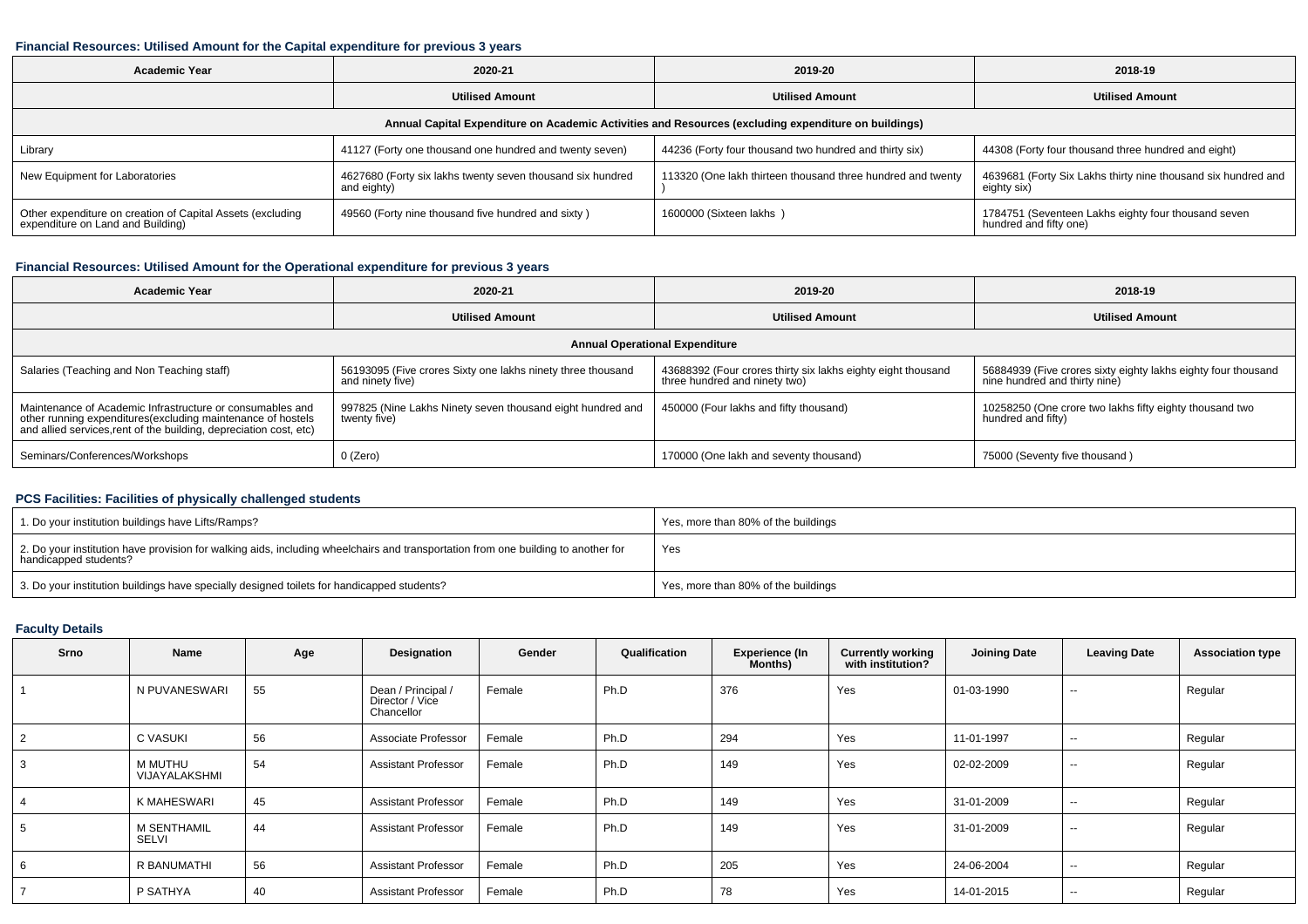| 8  | N LAKSHMI                  | 41 | <b>Assistant Professor</b> | Female | Ph.D    | 78  | Yes | 19-01-2015 | $\overline{\phantom{a}}$ | Regular |
|----|----------------------------|----|----------------------------|--------|---------|-----|-----|------------|--------------------------|---------|
| 9  | K THIRUMAGAL               | 58 | <b>Assistant Professor</b> | Female | Ph.D    | 78  | Yes | 14-01-2015 | н.                       | Regular |
| 10 | P KAVITHA                  | 43 | <b>Assistant Professor</b> | Female | Ph.D    | 78  | Yes | 14-01-2015 | --                       | Regular |
| 11 | P SUDHARANI                | 42 | <b>Assistant Professor</b> | Female | Ph.D    | 78  | Yes | 14-01-2015 | $\overline{\phantom{a}}$ | Regular |
| 12 | S TAMILARASI               | 39 | <b>Assistant Professor</b> | Female | Ph.D    | 78  | Yes | 14-01-2015 | $\overline{\phantom{a}}$ | Regular |
| 13 | P SELVI                    | 57 | Associate Professor        | Female | M. Phil | 294 | Yes | 08-01-1997 | --                       | Regular |
| 14 | P VANITHA                  | 50 | <b>Assistant Professor</b> | Female | Ph.D    | 151 | Yes | 31-01-2009 | $\overline{\phantom{a}}$ | Regular |
| 15 | C PRIYA                    | 40 | <b>Assistant Professor</b> | Female | Ph.D    | 78  | Yes | 14-01-2015 | $\sim$                   | Regular |
| 16 | M THANGAM                  | 38 | <b>Assistant Professor</b> | Female | Ph.D    | 78  | Yes | 14-01-2015 | $\overline{\phantom{a}}$ | Regular |
| 17 | S SEKAR                    | 58 | <b>Assistant Professor</b> | Male   | M. Phil | 53  | Yes | 06-02-2017 | $\overline{\phantom{a}}$ | Regular |
| 18 | S JEYANTHI MALA            | 53 | <b>Assistant Professor</b> | Female | Ph.D    | 206 | Yes | 23-05-2004 | --                       | Regular |
| 19 | R PREMA                    | 47 | <b>Assistant Professor</b> | Female | Ph.D    | 150 | Yes | 31-01-2009 | $\overline{\phantom{a}}$ | Regular |
| 20 | M LATHASANTHI              | 55 | <b>Assistant Professor</b> | Female | M. Phil | 150 | Yes | 31-01-2009 | $\overline{\phantom{a}}$ | Regular |
| 21 | R UMA<br>MAHESWARI         | 46 | <b>Assistant Professor</b> | Female | Ph.D    | 150 | Yes | 02-02-2009 | н.                       | Regular |
| 22 | P PAVATHARINI              | 36 | <b>Assistant Professor</b> | Female | M. Phil | 150 | Yes | 02-02-2009 | $\overline{\phantom{a}}$ | Regular |
| 23 | V VANITHA                  | 42 | <b>Assistant Professor</b> | Female | M. Phil | 150 | Yes | 02-02-2009 | $\overline{\phantom{a}}$ | Regular |
| 24 | S MUTHULAKSHMI             | 59 | Associate Professor        | Female | Ph.D    | 400 | Yes | 28-03-1988 | $\sim$                   | Regular |
| 25 | S SUBHASHINI               | 43 | <b>Assistant Professor</b> | Female | Ph.D    | 78  | Yes | 14-01-2015 | --                       | Regular |
| 26 | R VASANTHI                 | 39 | <b>Assistant Professor</b> | Female | Ph.D    | 149 | Yes | 02-02-2009 | $\overline{\phantom{a}}$ | Regular |
| 27 | R ARULMOZHI                | 46 | <b>Assistant Professor</b> | Female | M. Phil | 148 | Yes | 02-02-2009 | Ξ.                       | Regular |
| 28 | A MENAHA DEVI              | 40 | <b>Assistant Professor</b> | Female | M. Phil | 149 | Yes | 31-01-2009 | н.                       | Regular |
| 29 | K MEENA                    | 45 | <b>Assistant Professor</b> | Female | Ph.D    | 149 | Yes | 02-02-2009 | н.                       | Regular |
| 30 | R VALLIAMMAL               | 56 | Associate Professor        | Female | Ph.D    | 361 | Yes | 26-06-1991 | $\overline{\phantom{a}}$ | Regular |
| 31 | P UMARANI                  | 59 | Associate Professor        | Female | M. Phil | 415 | Yes | 24-12-1986 | --                       | Regular |
| 32 | T M SELVAKUMARI            | 47 | <b>Assistant Professor</b> | Female | Ph.D    | 78  | Yes | 19-01-2015 | --                       | Regular |
| 33 | K ANITHA                   | 43 | <b>Assistant Professor</b> | Female | Ph.D    | 150 | Yes | 02-02-2009 | $\overline{\phantom{a}}$ | Regular |
| 34 | V P ANUJA                  | 39 | <b>Assistant Professor</b> | Female | Ph.D    | 149 | Yes | 02-02-2009 | $\sim$                   | Regular |
| 35 | A SANTHI                   | 57 | Associate Professor        | Female | M. Phil | 294 | Yes | 10-01-1997 | $\sim$                   | Regular |
| 36 | M S<br><b>MUTHULAKSHMI</b> | 56 | Associate Professor        | Female | M.Sc.   | 361 | Yes | 26-06-1991 | $\sim$                   | Regular |
| 37 | <b>G SHANTHA</b>           | 44 | <b>Assistant Professor</b> | Female | M. Phil | 78  | Yes | 14-01-2015 | $\overline{\phantom{a}}$ | Regular |
| 38 | N SUMITHRA DEVI            | 46 | <b>Assistant Professor</b> | Female | Ph.D    | 78  | Yes | 14-01-2015 | н.                       | Regular |
| 39 | R KALAIARASI               | 37 | Other                      | Female | Ph.D    | 127 | Yes | 29-12-2010 | $\sim$                   | Regular |
| 40 | <b>T TAMILSELVI</b>        | 58 | Associate Professor        | Female | Ph.D    | 400 | Yes | 28-03-1988 | $\sim$                   | Regular |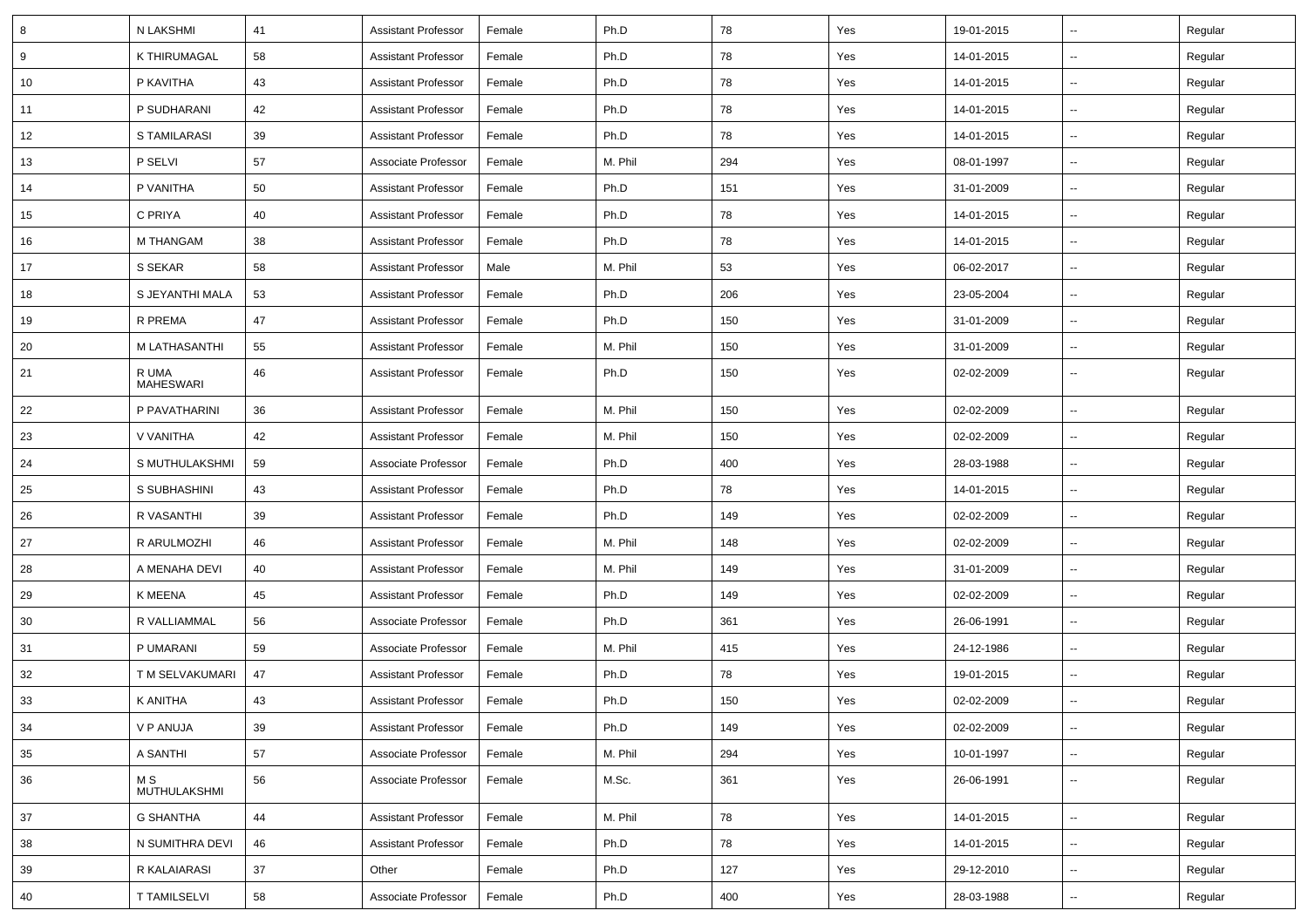| 41 | A GNANASEKARAN              | 59 | <b>Assistant Professor</b> | Male   | Ph.D    | 25  | Yes | 17-06-2019 |                          | Regular             |
|----|-----------------------------|----|----------------------------|--------|---------|-----|-----|------------|--------------------------|---------------------|
| 42 | N PARIMALADEVI              | 34 | <b>Assistant Professor</b> | Female | Ph.D    | 36  | Yes | 02-07-2018 | ⊷.                       | Adhoc / Contractual |
| 43 | C NAVAMANI                  | 38 | <b>Assistant Professor</b> | Female | M. Phil | 35  | Yes | 23-07-2018 | $\overline{\phantom{a}}$ | Adhoc / Contractual |
| 44 | T ANANTHI                   | 32 | <b>Assistant Professor</b> | Female | M. Phil | 34  | Yes | 26-08-2018 |                          | Adhoc / Contractual |
| 45 | M GEETHA                    | 30 | <b>Assistant Professor</b> | Female | M. Phil | 41  | Yes | 20-01-2018 | $\sim$                   | Adhoc / Contractual |
| 46 | S BABITHA                   | 39 | <b>Assistant Professor</b> | Female | M. Phil | 41  | Yes | 18-01-2018 | $\sim$                   | Adhoc / Contractual |
| 47 | R RENUKADEVI                | 31 | <b>Assistant Professor</b> | Female | Ph.D    | 35  | Yes | 24-07-2018 | $\sim$                   | Adhoc / Contractual |
| 48 | B<br><b>UMAMAHESWARI</b>    | 35 | <b>Assistant Professor</b> | Female | M. Phil | 33  | Yes | 26-10-2018 | $\overline{\phantom{a}}$ | Adhoc / Contractual |
| 49 | K SATHYA                    | 28 | <b>Assistant Professor</b> | Female | M. Phil | 42  | Yes | 20-01-2018 | $\overline{a}$           | Adhoc / Contractual |
| 50 | U SARANYA                   | 34 | <b>Assistant Professor</b> | Female | M. Phil | 75  | Yes | 20-03-2015 | $\sim$                   | Adhoc / Contractual |
| 51 | C AVANYA                    | 32 | <b>Assistant Professor</b> | Female | M. Phil | 56  | Yes | 18-10-2016 |                          | Adhoc / Contractual |
| 52 | R KASIMANI                  | 46 | <b>Assistant Professor</b> | Male   | Ph.D    | 179 | Yes | 01-08-2006 | --                       | Adhoc / Contractual |
| 53 | L KARTHIYAYINI              | 32 | <b>Assistant Professor</b> | Female | M. Phil | 94  | Yes | 12-09-2012 | $\sim$                   | Adhoc / Contractual |
| 54 | N NAGAPUSHPAM               | 30 | <b>Assistant Professor</b> | Female | M. Phil | 55  | Yes | 14-12-2016 | $\sim$                   | Adhoc / Contractual |
| 55 | <b>T CHANDRA</b>            | 45 | <b>Assistant Professor</b> | Female | Ph.D    | 131 | Yes | 17-08-2010 | ⊷.                       | Adhoc / Contractual |
| 56 | <b>V JOTHIMANI</b>          | 36 | <b>Assistant Professor</b> | Female | M. Phil | 85  | Yes | 18-06-2014 | --                       | Adhoc / Contractual |
| 57 | E MANIMEGALAI               | 31 | <b>Assistant Professor</b> | Female | M. Phil | 73  | Yes | 22-06-2015 | --                       | Adhoc / Contractual |
| 58 | P VIJAYALAKSHMI             | 38 | <b>Assistant Professor</b> | Female | M. Phil | 131 | Yes | 17-08-2010 | ۰.                       | Adhoc / Contractual |
| 59 | P VALARMATHI                | 38 | <b>Assistant Professor</b> | Female | Ph.D    | 160 | Yes | 10-03-2008 | $\sim$                   | Adhoc / Contractual |
| 60 | T KUMUTHAVALLI              | 36 | <b>Assistant Professor</b> | Female | M. Phil | 131 | Yes | 17-08-2010 | Ξ.                       | Adhoc / Contractual |
| 61 | S KRISHNAVENI               | 39 | <b>Assistant Professor</b> | Female | Ph.D    | 106 | Yes | 12-09-2012 | $\overline{a}$           | Adhoc / Contractual |
| 62 | P GNANA<br><b>SOUNDHARI</b> | 38 | <b>Assistant Professor</b> | Female | Ph.D    | 180 | Yes | 10-07-2006 | --                       | Adhoc / Contractual |
| 63 | P MOHANAPRIYA               | 30 | <b>Assistant Professor</b> | Female | M. Phil | 61  | Yes | 16-06-2016 | --                       | Adhoc / Contractual |
| 64 | M MANIMEGALAI               | 39 | <b>Assistant Professor</b> | Female | M. Phil | 147 | Yes | 04-08-2009 |                          | Regular             |
| 65 | D JEYAKKODI                 | 39 | <b>Assistant Professor</b> | Female | Ph.D    | 180 | Yes | 11-08-2006 | --                       | Regular             |
| 66 | P JAYASELVI                 | 38 | Assistant Professor        | Female | M. Phil | 163 | Yes | 05-12-2007 |                          | Regular             |
| 67 | R DEEPA                     | 29 | <b>Assistant Professor</b> | Female | M. Phil | 59  | Yes | 27-07-2016 | $\overline{\phantom{a}}$ | Adhoc / Contractual |
| 68 | ĸ<br><b>UMAMAHESWARI</b>    | 43 | <b>Assistant Professor</b> | Female | M. Phil | 135 | Yes | 18-08-2010 | ₩.                       | Regular             |
| 69 | P KAVITHA                   | 35 | <b>Assistant Professor</b> | Female | M. Phil | 66  | Yes | 07-02-2016 | н.                       | Adhoc / Contractual |
| 70 | C SIVARANJANI               | 29 | <b>Assistant Professor</b> | Female | M. Phil | 62  | No  | 02-12-2015 | 01-02-2021               | Adhoc / Contractual |
| 71 | P PAVITHRA                  | 33 | <b>Assistant Professor</b> | Female | M. Phil | 73  | Yes | 18-06-2015 | Ξ.                       | Adhoc / Contractual |
| 72 | R Bhagyalakshmi             | 29 | <b>Assistant Professor</b> | Female | M. Phil | 40  | No  | 30-08-2017 | 31-12-2020               | Adhoc / Contractual |